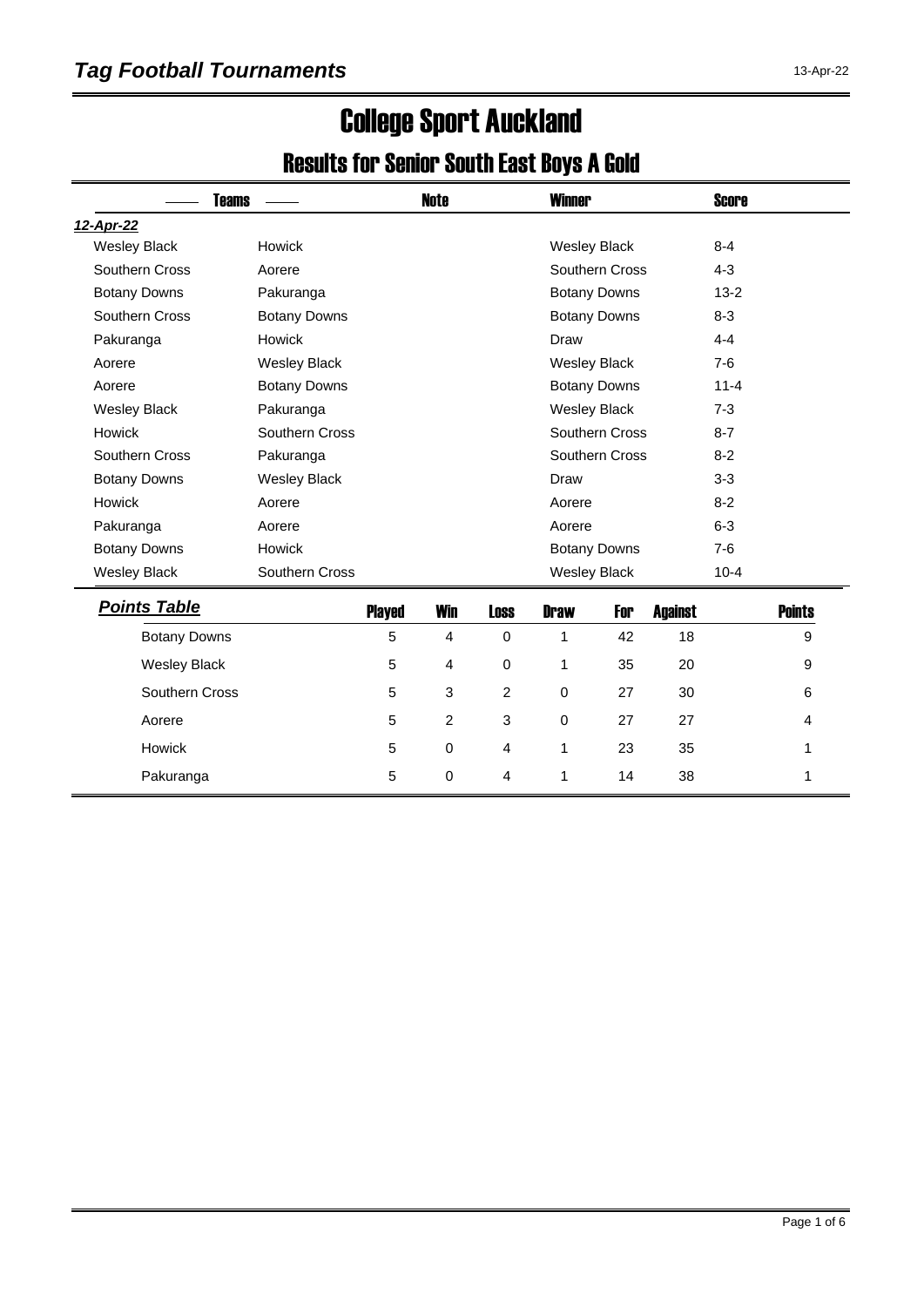| <b>Teams</b>        |                    |               | <b>Note</b>    | <b>Winner</b> |               |                    |                | <b>Score</b> |               |
|---------------------|--------------------|---------------|----------------|---------------|---------------|--------------------|----------------|--------------|---------------|
| 12-Apr-22           |                    |               |                |               |               |                    |                |              |               |
| Onehunga            | Tuakau             |               |                |               | Onehunga      |                    |                | $6 - 1$      |               |
| Aorere              | One Tree Hill      |               |                |               | Aorere        |                    |                | $6 - 2$      |               |
| Papakura            | Sir Edmund Hillary |               |                |               |               | Sir Edmund Hillary |                | $4 - 3$      |               |
| Aorere              | Papakura           |               |                |               | Aorere        |                    |                | $5 - 4$      |               |
| Sir Edmund Hillary  | Tuakau             |               |                |               |               | Sir Edmund Hillary |                | $7-6$        |               |
| One Tree Hill       | Onehunga           |               |                |               | One Tree Hill |                    |                | $4 - 3$      |               |
| One Tree Hill       | Papakura           |               |                |               | Papakura      |                    |                | $5-2$        |               |
| Onehunga            | Sir Edmund Hillary |               |                |               |               | Sir Edmund Hillary |                | $7 - 1$      |               |
| Tuakau              | Aorere             |               |                |               | Aorere        |                    |                | $15 - 1$     |               |
| Aorere              | Sir Edmund Hillary |               |                |               | Aorere        |                    |                | $6-4$        |               |
| Papakura            | Onehunga           |               |                |               | Draw          |                    |                | $5-5$        |               |
| Tuakau              | One Tree Hill      |               |                |               | One Tree Hill |                    |                | $12 - 3$     |               |
| Sir Edmund Hillary  | One Tree Hill      |               |                |               |               | Sir Edmund Hillary |                | $3 - 1$      |               |
| Papakura            | Tuakau             |               |                |               | Papakura      |                    |                | $8-6$        |               |
| Onehunga            | Aorere             |               |                |               | Aorere        |                    |                | $9-6$        |               |
| <b>Points Table</b> |                    | <b>Played</b> | Win            | <b>Loss</b>   | <b>Draw</b>   | For                | <b>Against</b> |              | <b>Points</b> |
| Aorere              |                    | 5             | 5              | $\mathbf 0$   | $\mathbf 0$   | 41                 | 17             |              | 10            |
| Sir Edmund Hillary  |                    | 5             | 4              | 1             | $\mathbf 0$   | 25                 | 17             |              | 8             |
| Papakura            |                    | 5             | 2              | 2             | 1             | 25                 | 22             |              | 5             |
| One Tree Hill       |                    | 5             | $\overline{c}$ | 3             | $\mathbf 0$   | 21                 | 20             |              | 4             |
| Onehunga            |                    | 5             | 1              | 3             | 1             | 21                 | 26             |              | 3             |
| Tuakau              |                    | 5             | 0              | 5             | 0             | 17                 | 48             |              | 0             |

# Results for Senior South East Boys B Green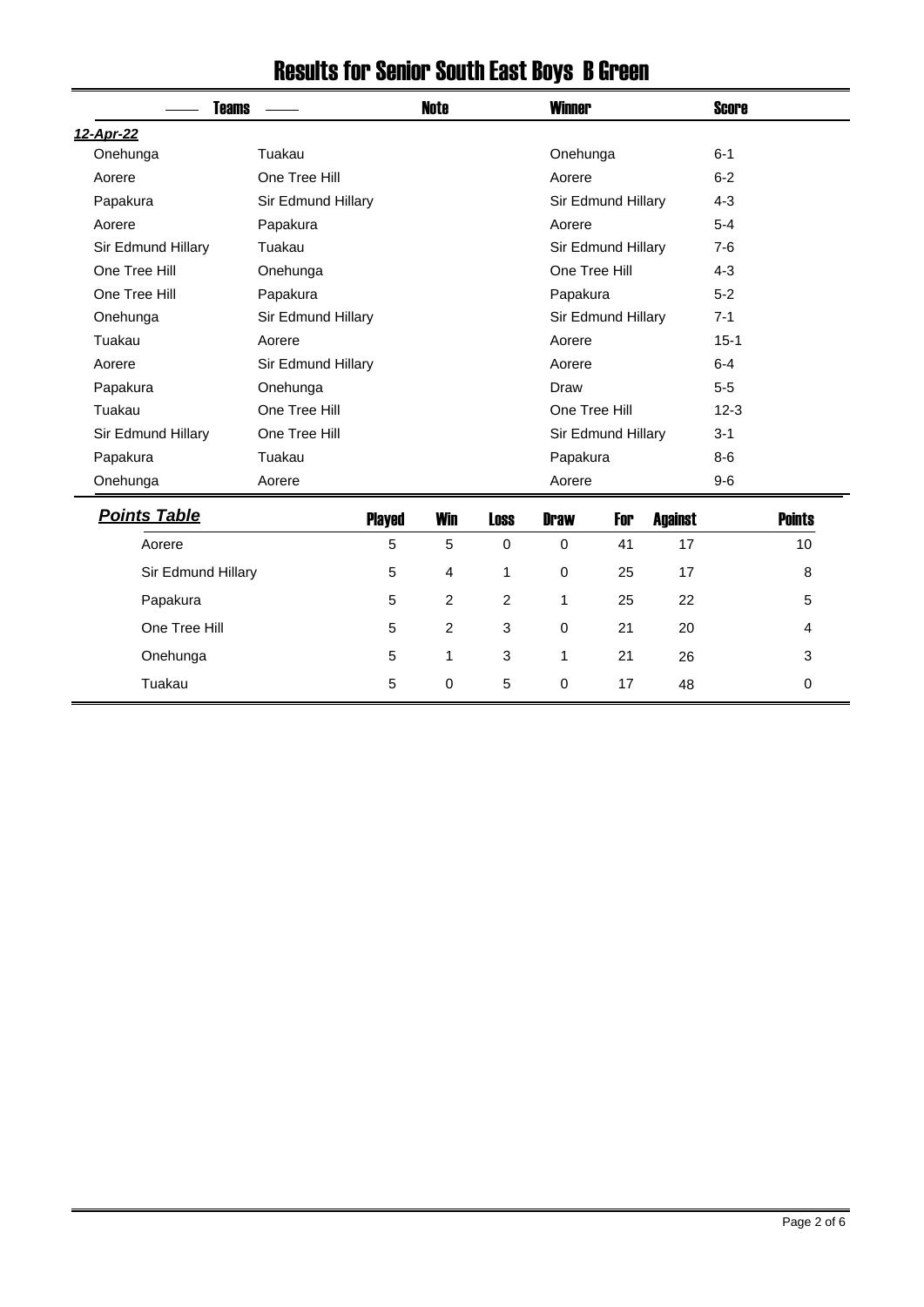| <b>Teams</b>           |                        | Note                     |                | <b>Winner</b> |                        |                | <b>Score</b> |               |  |
|------------------------|------------------------|--------------------------|----------------|---------------|------------------------|----------------|--------------|---------------|--|
| 12-Apr-22              |                        |                          |                |               |                        |                |              |               |  |
| Tamaki                 | Mangere                |                          |                | Mangere       |                        |                | $9 - 4$      |               |  |
| <b>TKM Nga Tapuwae</b> | Rosehill               |                          |                |               | <b>TKM Nga Tapuwae</b> |                | $5 - 3$      |               |  |
| <b>TKM Nga Tapuwae</b> | Mangere                |                          |                |               | Mangere                |                |              |               |  |
| Rosehill               | Tamaki                 |                          |                |               | Tamaki                 |                |              |               |  |
| Mangere                | Rosehill               |                          |                |               | Mangere                |                |              | $9-0$         |  |
| Tamaki                 | TKM Nga Tapuwae        |                          |                | Tamaki        |                        |                | $9 - 2$      |               |  |
| Mangere                | Rosehill               | 1v4 Game A               |                |               | Mangere                |                |              | $10-3$        |  |
| Tamaki                 | <b>TKM Nga Tapuwae</b> | 2v3 Game B               | Tamaki         |               |                        | $5 - 2$        |              |               |  |
| Mangere                | Tamaki                 | Wnr A v Wnr B<br>1st/2nd |                | Mangere       |                        |                | $6 - 3$      |               |  |
| Rosehill               | <b>TKM Nga Tapuwae</b> | Lsr A v Lsr B<br>3rd/4th |                | Rosehill      |                        |                | $5 - 4$      |               |  |
| <b>Points Table</b>    | <b>Played</b>          | <b>Win</b>               | <b>Loss</b>    | <b>Draw</b>   | For                    | <b>Against</b> |              | <b>Points</b> |  |
| Mangere                | 3                      | 3                        | 0              | $\Omega$      | 26                     | 6              |              | 6             |  |
| Tamaki                 | 3                      | $\overline{c}$           | 1              | $\mathbf 0$   | 25                     | 16             |              | 4             |  |
| <b>TKM Nga Tapuwae</b> | 3                      | 1                        | $\overline{2}$ | 0             | 9                      | 20             |              | 2             |  |
| Rosehill               | 3                      | $\Omega$                 | 3              | $\Omega$      | 8                      | 26             |              | 0             |  |

### Results for Senior South East Boys B Red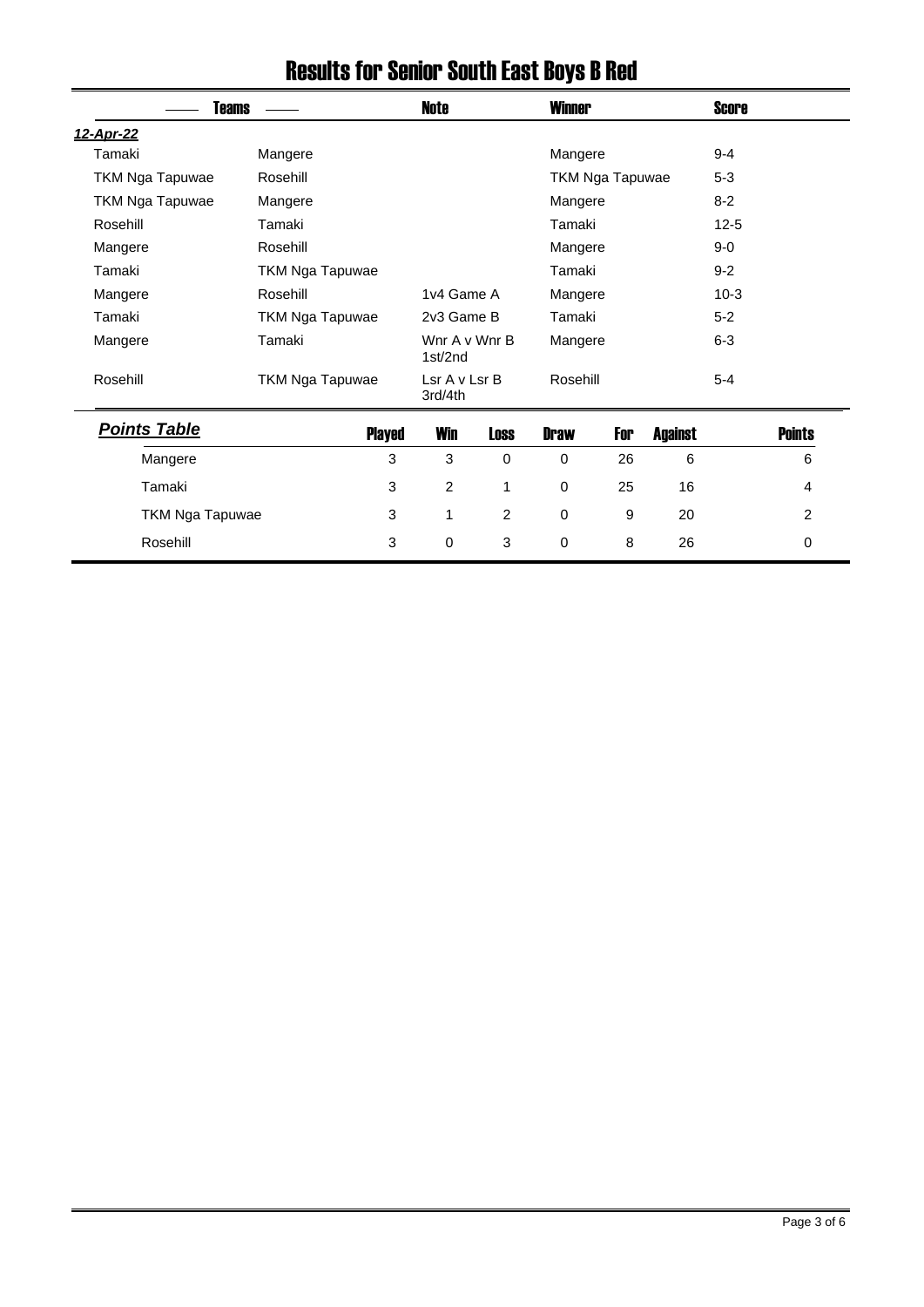|                     | <b>Teams</b>        |               | <b>Note</b> |                |               | <b>Winner</b>       |                |          | <b>Score</b>   |  |
|---------------------|---------------------|---------------|-------------|----------------|---------------|---------------------|----------------|----------|----------------|--|
| 12-Apr-22           |                     |               |             |                |               |                     |                |          |                |  |
| Wesley              | One Tree Hill       |               |             |                | One Tree Hill |                     |                | $7 - 2$  |                |  |
| <b>Howick</b>       | <b>Botany Downs</b> |               |             |                | Howick        |                     |                | $8-0$    |                |  |
| Southern Cross      | Aorere              |               |             |                | Draw          |                     |                | $2 - 2$  |                |  |
| Howick              | Southern Cross      |               |             |                | Howick        |                     |                | $8 - 3$  |                |  |
| Aorere              | One Tree Hill       |               |             |                | One Tree Hill |                     |                | $4 - 1$  |                |  |
| <b>Botany Downs</b> | Wesley              |               |             |                | Wesley        |                     |                | $7 - 5$  |                |  |
| <b>Botany Downs</b> | Southern Cross      |               |             |                |               | <b>Botany Downs</b> |                | $2 - 1$  |                |  |
| Wesley              | Aorere              |               |             |                | Aorere        |                     |                | $9 - 1$  |                |  |
| One Tree Hill       | Howick              |               |             |                | One Tree Hill |                     |                | $8 - 1$  |                |  |
| <b>Howick</b>       | Aorere              |               |             |                | Aorere        |                     |                | $3-2$    |                |  |
| Southern Cross      | Wesley              |               |             |                |               | Southern Cross      |                | $7-0$    |                |  |
| One Tree Hill       | <b>Botany Downs</b> |               |             |                | One Tree Hill |                     |                | $13 - 2$ |                |  |
| Aorere              | <b>Botany Downs</b> |               |             |                | Aorere        |                     |                | $8 - 1$  |                |  |
| Southern Cross      | One Tree Hill       |               |             |                | One Tree Hill |                     |                |          |                |  |
| Wesley              | Howick              |               |             |                | Howick        |                     |                | $10 - 2$ |                |  |
| <b>Points Table</b> |                     | <b>Played</b> | <b>Win</b>  | <b>Loss</b>    | <b>Draw</b>   | For                 | <b>Against</b> |          | <b>Points</b>  |  |
| One Tree Hill       |                     | 5             | 5           | $\Omega$       | $\mathbf 0$   | 39                  | 8              |          | 10             |  |
| Aorere              |                     | 5             | 3           | 1              | 1             | 23                  | 10             |          | 7              |  |
| Howick              |                     | 5             | 3           | $\overline{2}$ | $\mathbf 0$   | 29                  | 16             |          | 6              |  |
| Southern Cross      |                     | 5             | 1           | 3              | 1             | 15                  | 19             |          | 3              |  |
| Wesley              |                     | 5             | 1           | 4              | $\mathbf 0$   | 12                  | 38             |          | 2              |  |
| <b>Botany Downs</b> |                     | 5             | 1           | 4              | $\Omega$      | 10                  | 37             |          | $\overline{c}$ |  |

### Results for Senior South East Girls A Blue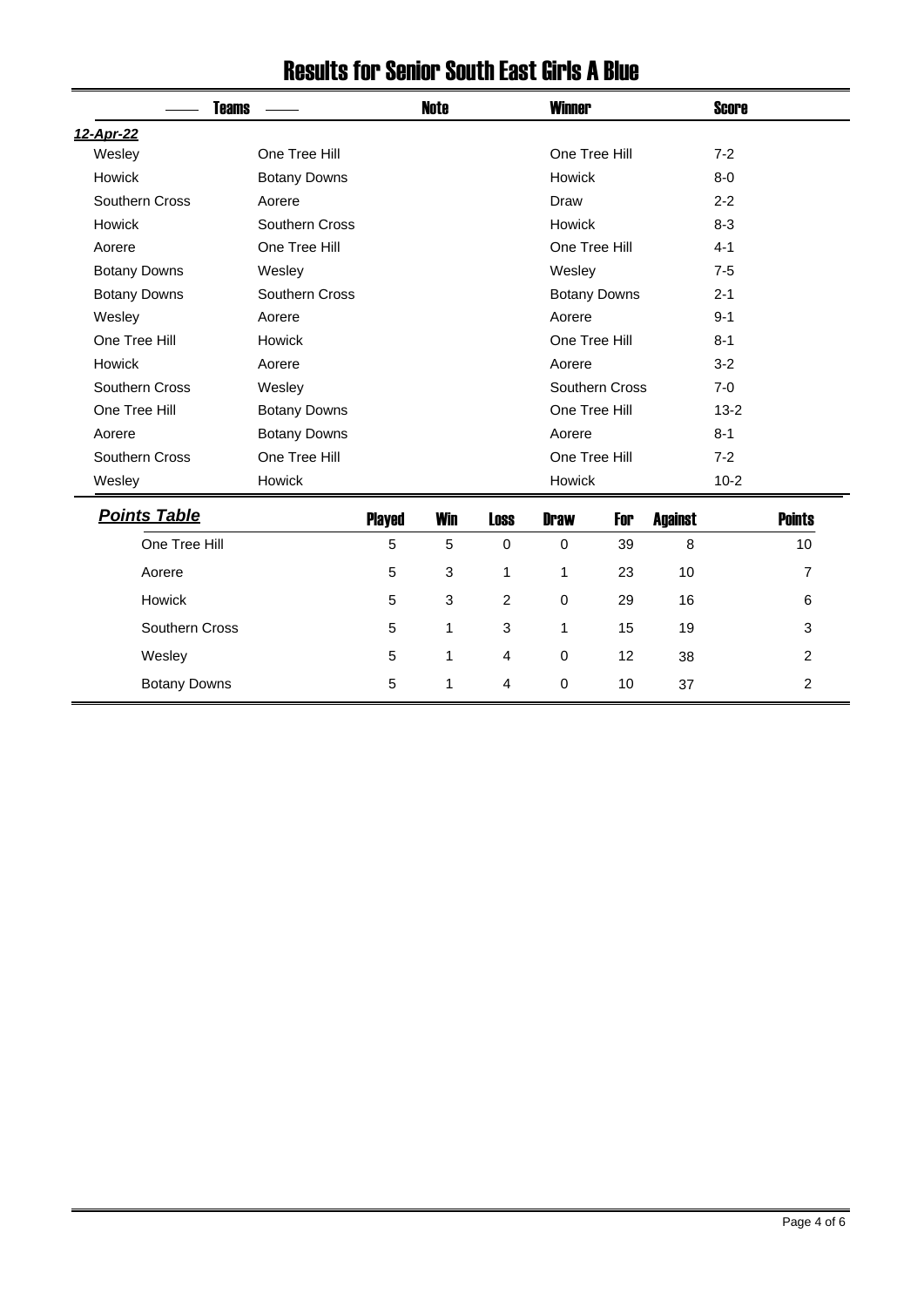|                    | Teams              | Note | <b>Winner</b>      | <b>Score</b> |  |  |  |  |  |
|--------------------|--------------------|------|--------------------|--------------|--|--|--|--|--|
| 12-Apr-22          |                    |      |                    |              |  |  |  |  |  |
| Tamaki             | Onehunga           |      | Tamaki             | $6 - 3$      |  |  |  |  |  |
| Sir Edmund Hillary | Pakuranga          |      | Sir Edmund Hillary | $11 - 1$     |  |  |  |  |  |
| Mangere            | Bye                |      |                    |              |  |  |  |  |  |
| Mangere            | Sir Edmund Hillary |      | Draw               | $3-3$        |  |  |  |  |  |
| Onehunga           | Pakuranga          |      | Onehunga           | $5-0$        |  |  |  |  |  |
| Tamaki             | Bye                |      |                    |              |  |  |  |  |  |
| Sir Edmund Hillary | Tamaki             |      | Sir Edmund Hillary | $10 - 1$     |  |  |  |  |  |
| Mangere            | Pakuranga          |      | Mangere            | $21 - 1$     |  |  |  |  |  |
| Onehunga           | Bye                |      |                    |              |  |  |  |  |  |
| Onehunga           | Sir Edmund Hillary |      | Sir Edmund Hillary | $3 - 1$      |  |  |  |  |  |
| Tamaki             | Mangere            |      | Mangere            | $3 - 2$      |  |  |  |  |  |
| Pakuranga          | <b>Bye</b>         |      |                    |              |  |  |  |  |  |
| Mangere            | Onehunga           |      | Mangere            | $7 - 2$      |  |  |  |  |  |
| Tamaki             | Pakuranga          |      | Tamaki             | $14-0$       |  |  |  |  |  |
| Sir Edmund Hillary | <b>Bye</b>         |      |                    |              |  |  |  |  |  |

#### Results for Senior South East Girls B Red

| <b>Points Table</b> | <b>Played</b> | <b>Win</b> | <b>Loss</b> | <b>Draw</b> | For | Against | <b>Points</b> |
|---------------------|---------------|------------|-------------|-------------|-----|---------|---------------|
| Mangere             | 4             | 3          | 0           |             | 34  | 8       |               |
| Sir Edmund Hillary  | 4             | 3          | 0           |             | 27  | 6       |               |
| Tamaki              | 4             | 2          | 2           | 0           | 23  | 16      | 4             |
| Onehunga            | 4             |            | 3           | 0           | 11  | 16      | 2             |
| Pakuranga           | 4             | 0          | 4           | 0           | 2   | 51      | 0             |

## Results for Senior South East Girls B Green

| Teams                  |                 |               | Note           |                | <b>Winner</b>   |                 |                |          | <b>Score</b>  |  |
|------------------------|-----------------|---------------|----------------|----------------|-----------------|-----------------|----------------|----------|---------------|--|
| <u>12-Apr-22</u>       |                 |               |                |                |                 |                 |                |          |               |  |
| Southern Cross         | Tuakau          |               |                |                |                 | Southern Cross  |                | $6-0$    |               |  |
| TKM Nga Tapuwae        | Rosehill        |               |                |                | Rosehill        |                 |                | $6-5$    |               |  |
| TKM Nga Tapuwae        | Tuakau          |               |                |                |                 | TKM Nga Tapuwae |                | $11 - 0$ |               |  |
| Rosehill               | Southern Cross  |               |                |                |                 | Southern Cross  |                | $5 - 4$  |               |  |
| Tuakau                 | Rosehill        |               |                |                | Rosehill        |                 |                | $9 - 0$  |               |  |
| Southern Cross         | TKM Nga Tapuwae |               |                |                |                 | TKM Nga Tapuwae |                | $6-4$    |               |  |
| TKM Nga Tapuwae        | Tuakau          |               | 1v4 Game A     |                |                 | TKM Nga Tapuwae |                | $4 - 0$  |               |  |
| Southern Cross         | Rosehill        |               | 2v3 Game B     |                | Rosehill        |                 |                | $5 - 1$  |               |  |
| TKM Nga Tapuwae        | Rosehill        |               | Wnr A v Wnr B  |                | TKM Nga Tapuwae |                 |                | $8-2$    |               |  |
| Tuakau                 | Southern Cross  |               | Lsr A v Lsr B  |                | Tuakau          |                 |                | $2 - 1$  |               |  |
| <b>Points Table</b>    |                 | <b>Played</b> | <b>Win</b>     | <b>Loss</b>    | <b>Draw</b>     | For             | <b>Against</b> |          | <b>Points</b> |  |
| <b>TKM Nga Tapuwae</b> |                 | 3             | 2              | 1              | $\Omega$        | 24              | 8              |          | 4             |  |
| Southern Cross         |                 | 3             | $\overline{2}$ | $\mathbf 1$    | 0               | 12              | 6              |          | 4             |  |
| Rosehill               |                 | 3             | 1              | $\overline{2}$ | 0               | 12              | 18             |          | 2             |  |

Tuakau 3 1 2 0 2 18 2